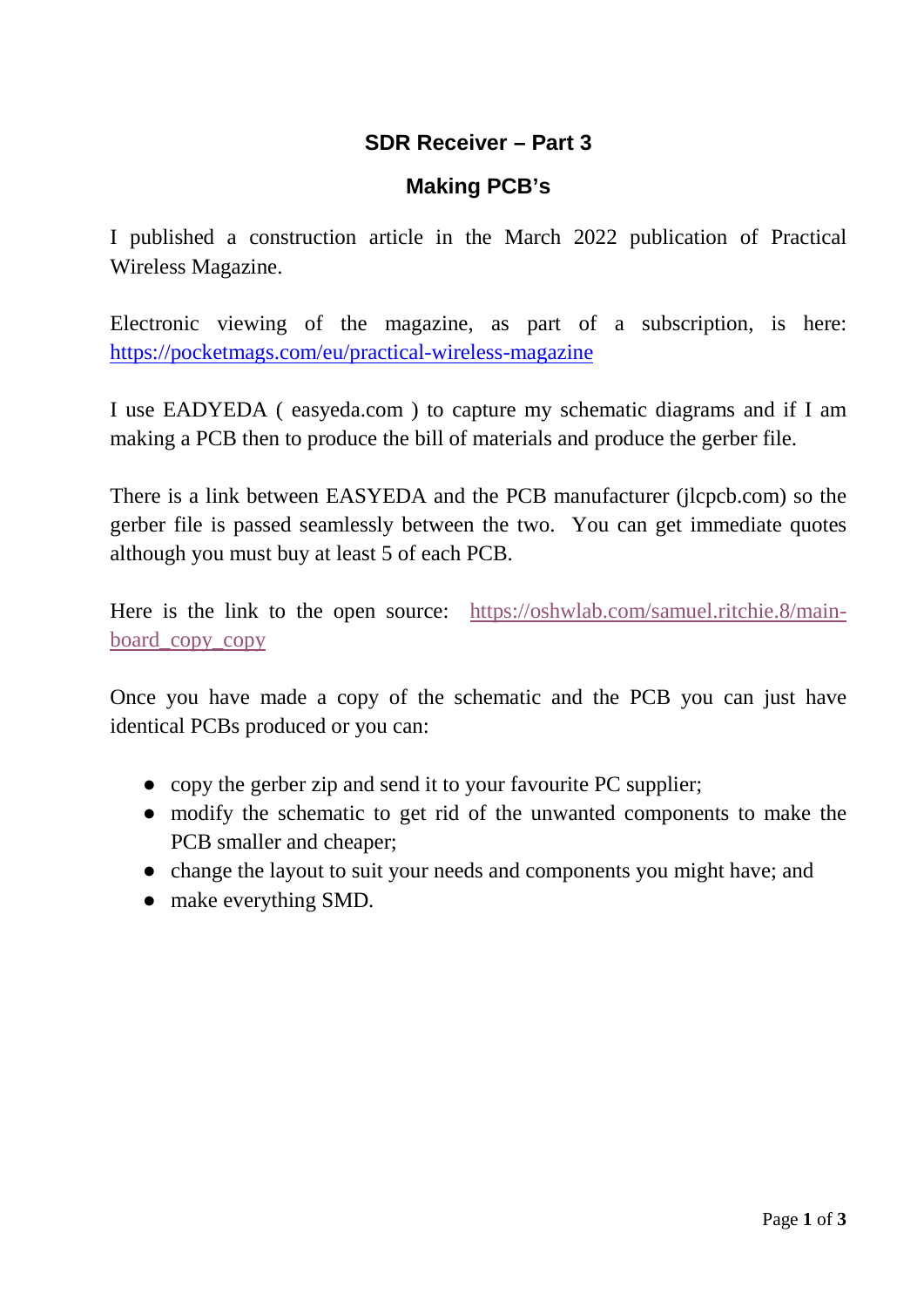## **Modifications**

The circuit in the PW article has a lot of components stripped out that appear on the schematic on EasyEDA at the link above. All of the components used to play with different inductors (like T1) and all the components used to play with the huff-puff concept where removed from the schematic in the magazine but still appear in the schematic on EasyEDA.

The major difference that required some hardwiring was the removal of U1 a MAX913 and replacing it with C11, Q2 and a few resistors (R11, R13, R14 & R15).

In the picture below you can see how I added the transistor and the resistors in the holes for U6.



C11 is mounted underneath the board and requires the track between L3 pin 4 and U6 pin 2 (4) to be cut and C11 mounted to bridge the cut. This is shown below.